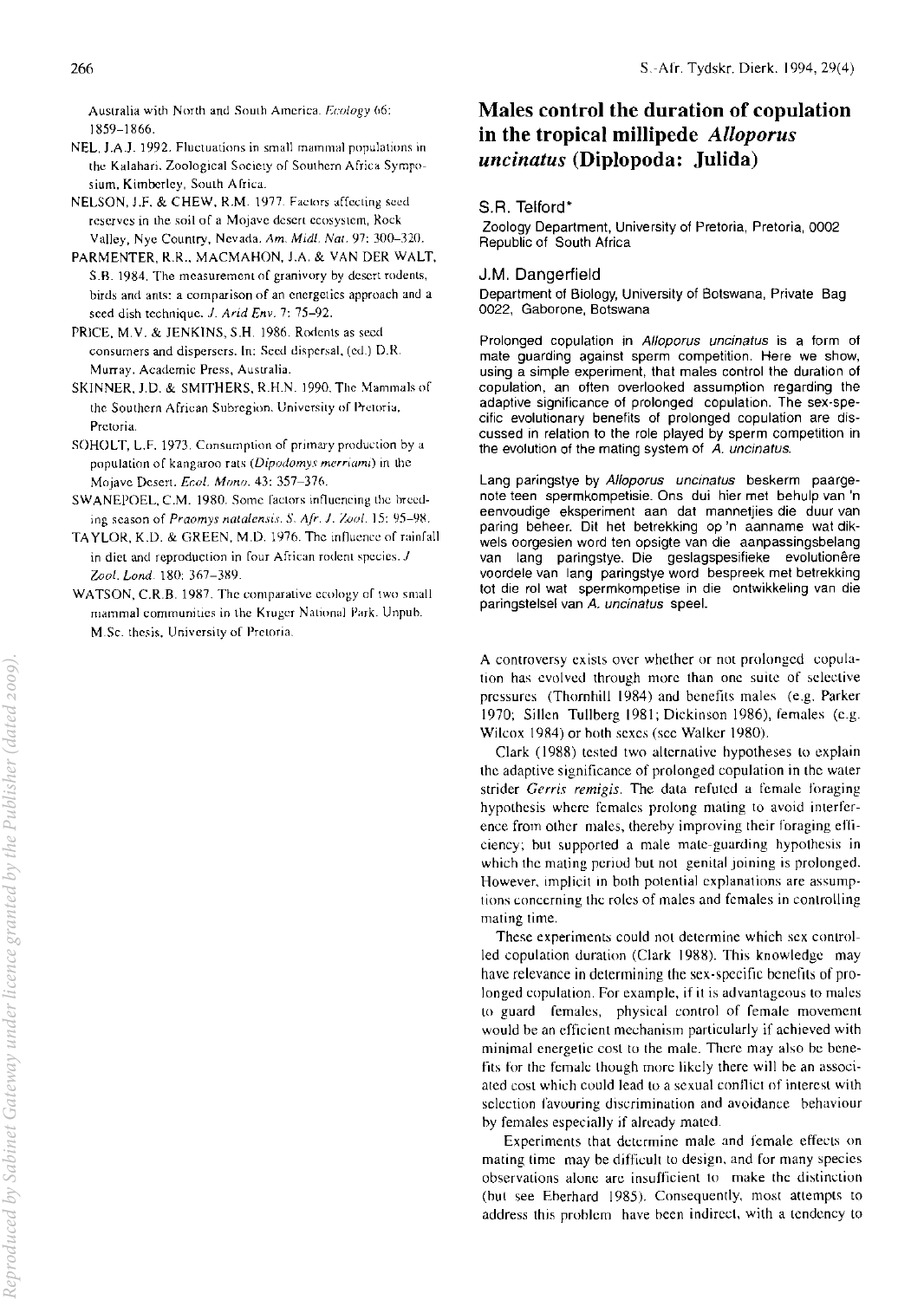focus more on the predictions of the adaptive hypotheses for prolonged mating rather than the assumptions implicit in them (e.g. Clark 1988).

Previously we have shown that for the tropical millipede *Alloporus uncinatus, copulation duration varies between pop*ulations (Telford & Dangerfield 199Ia). This population difference allowed us to design a simple experiment to test the assumption that in *A. uncinatus* males control the duration or copulation. We predicted that if males control copulation then mating times for between population pairings should not differ significantly from mating times for the population from which the males originate. To test this prediction, we conducted experiments with pairings of males and females from the same populations as controls and between-population reciprocal crosses as treatments in a contingency design.

Samples of surface active animals were collected hy hand from two widely separated geographic locations in Zimbabwe; riparian forest near Mazowe (17° 30' S, 30° 57' E) and *Burkea* scrub in Hwange National Park (18° 44' S, 26° 55' E). Collections were made and experiments conducted during February and March 1989. Individual males and females were placed together in plastic pots (12 cm diameter  $\times$  15 cm deep) containing a thin layer of moist soil. Courtship ensued followed rapidly by copulation. Copulation duration (minutes) was measured from the moment the pair assumed the characteristic copula position (see Telford  $\&$  Dangerfield 1991b) to the time when the male and female separated.

The copulation durations generated from these mating combinations are summarized in Table I. Within-population copulation durations showed that animals from Hwange mate for a significantly longer time than animals from Mazowe (Mann-Whitney *U* test, *U* =757,5; *P* < 0.001; Table I). The results of between population reciprocal crosses generated copulation durations consistent with durations characteristic of the population from whieh males originated (Table I). Although females accepted males from both populations. the results of reciprocal crosses suggest that, in copula pairs of A. *uncinatus* males control the duration of copulation. These results lend support to the hypothesis that prolonged mating in *A. uncinatus* is a form of mate guarding against sperm competition.

In an earlier experiment we showed that mating time for A. *uncinatus* increases with increase in male bias in the operational sex: ratio (OSR); a situation that mimics variation in the

Table 1 Mean duration of copulation (minutes  $\pm$  S.D.) in all combinations of matings. Sample sizes are given in brackets. Mann-Whitney  $U$  test pairwise comparisons are given at the ends of rows and columns

|                |        | <b>MALES</b> |                  |          |
|----------------|--------|--------------|------------------|----------|
|                |        | Mazowe       | Hwange           |          |
|                | Mazowe | 122,7±49,4   | 183,1±65,1       | $756***$ |
|                |        | (35)         | (23)             |          |
| <b>FEMALES</b> |        |              |                  |          |
|                | Hwange | 104.4±31.7   | $205,8 \pm 60.8$ | $867***$ |
|                |        | (23)         | (25)             |          |
|                |        | $107^{08}$   | $676^{ns}$       |          |

\*\*\* $p < 0.001$ ; " not significant

intensity of competition between males for access to females (Telford  $&$  Dangerfield 1991a) and we interpret this as a phenotypic response to local changes in the intensity of intrasexual competition. These results, the results of the present study, and behavioural observations suggest that sperm competition is the process responsible for selection favouring the evolution of this form of mate guarding. In *A. uncinatus* the exact nature of sperm competition is not known but the prerequisites exist: multiple mating. internal fertilization and sperm storage (Blower 1985; Telford & Dangerfield 1991a, b). Furthermore, during copulation male gonopods not only play a role in sperm transfer but also function in the displacement of sperm from previous matings (Barnett, Telford & de Villiers 1991, in press).

Males achieve the copula position by coiling around the body of the female in a tight 'emhrace' (see figure I in Telford & Dangerfield 1991b) and females rarely attempt to escape from a male once in copula. It is probably the unique nature of copulation in these animals which allows the male to exert some control over mating time. The reason why mating pairs from the two populations differ in copulation duration (in the ahsence of intrasexual competition) remains an interesting unanswered question. The Mazowe population breeds over a three-month period during summer under high population density conditions. Hwange animals breed over a shorter time and at a much lower population density. In the Mazowe population the OSR undergoes dynamic change (female biased to male biased, Telford & Dangerfield, in press) over the hreeding season. OSR conditions for the Hwange population remain unknown. If selection had favoured an increase in mating time in response to population density. then on average, Mazowe animals should mate for longer than Hwange animals. Our results show the opposite. However, considering the degree of female hias in the OSR of the Mazowe population over most of the breeding season. then the benefits of prolonged mating may he outweighed hy the costs in terms of lost additional mates encountered (Alcock, pers. comm.). This selection to reduce mating time may he responsihle for the shorter duration matings in the high density Mazowe population, compared to the low density Hwange population.

This study does not attempt to test the hypothesis that prolonged mating in A. uncinatus has evolved to reduce sperm competition. It docs, however, test the assumption implicit in this hypothesis that males may control copulation duration. Selection may favour this ability because of the evolutionary benefits a male derives from prolonged mating under conditions of intense intrasexual competition. However, males and/ or females can benefit from extended mating. Consequently, to fully understand the adaptive significance of prolonged copulation necessitates investigation of which sex controls its duration.

#### Acknowledgements

Tarombera Mwabvu, Busani Ndlela and Charity Mckiyi helped with the collection of animals and execution of experiments. Financial support was provided by the University of Zimhabwe and logistical support by the Tropical Soil Biology and Fertility programme. John Alcock and Peter Adler provided useful comments on an earlier version of the manuscript.